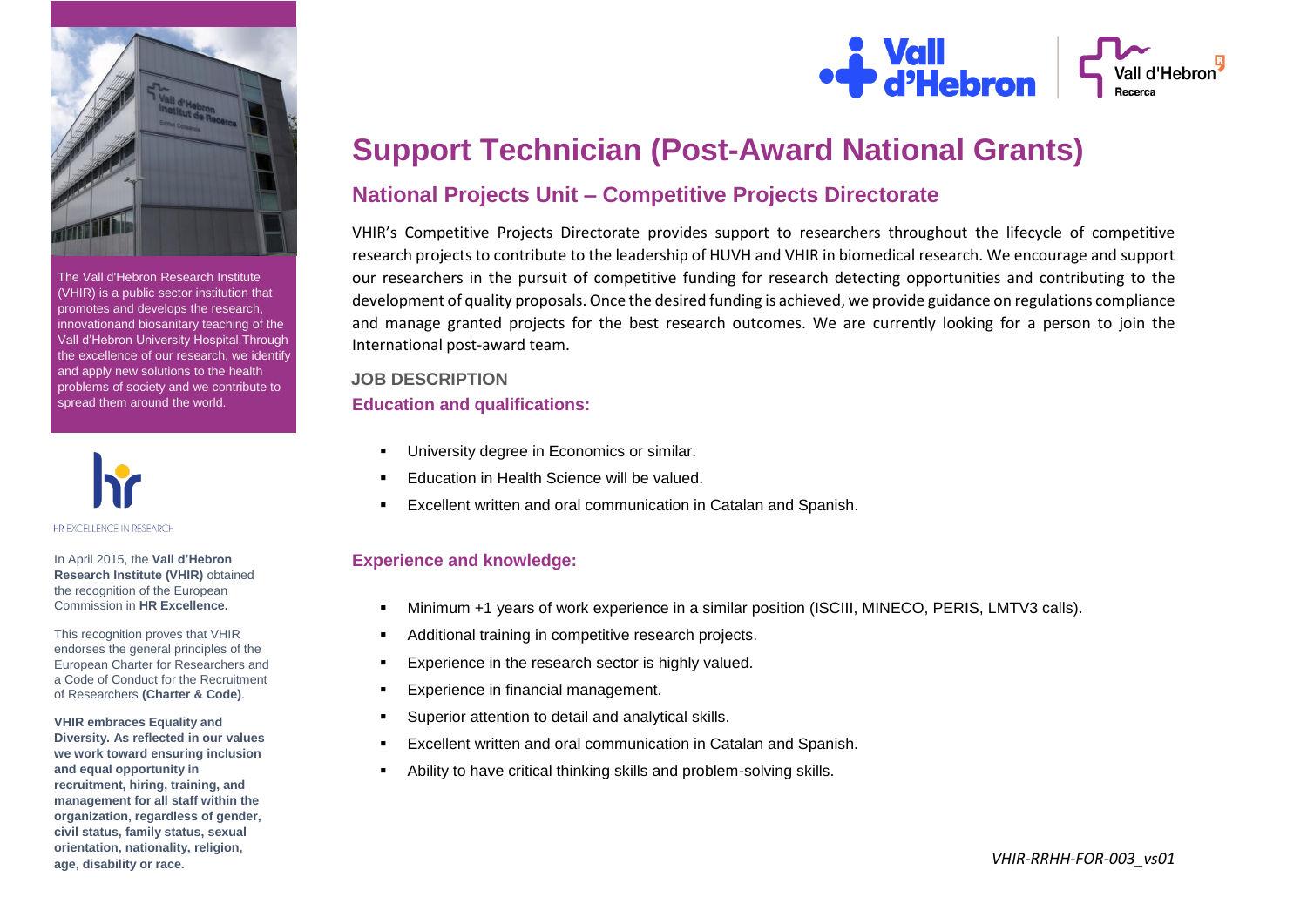

The Vall d'Hebron Research Institute (VHIR) is a public sector institution that promotes and develops the research, innovationand biosanitary teaching of the Vall d'Hebron University Hospital.Through the excellence of our research, we identify and apply new solutions to the health problems of society and we contribute to spread them around the world.



In April 2015, the **Vall d'Hebron Research Institute (VHIR)** obtained the recognition of the European Commission in **HR Excellence.**

This recognition proves that VHIR endorses the general principles of the European Charter for Researchers and a Code of Conduct for the Recruitment of Researchers **(Charter & Code)**.

**VHIR embraces Equality and Diversity. As reflected in our values we work toward ensuring inclusion and equal opportunity in recruitment, hiring, training, and management for all staff within the organization, regardless of gender, civil status, family status, sexual orientation, nationality, religion, age, disability or race.**



- Well-organized, proactive, results oriented, professional with close attention to detail and with the ability to work under tight deadlines. Team player with excellent interpersonal skills.
- Ability to have critical thinking skills and problem-solving skills.
- Good command of MS Office and other computer tools.

#### **Main responsibilities and duties:**

- Provide technical support during the execution of granted projects (regular monitoring of executed budgets and incomes to communicate deviations, preparation of economic justifications and audits, timesheet records and deliverable attainment monitoring, formal request for changes or amendments to grant agreements, project close-out).
- Maintenance and update of the grant applications database for accurate activity reports.
- Organize and monitor paperwork and electronic documents related to research grants.
- Any other duties related to the job as requested to contribute to the general functioning of the Research Grants Office.

### **Labour conditions:**

- Full-time position: 40h/week.
- Starting date: immediate.
- Gross annual salary: Starting from 21.700€ 23.500€ .Remuneration will depend on experience and skills. Salary ranges are consistent with our Collective Agreement pay scale
- Contract**:** Temporary

### **What can we offer?**

 Incorporation to Vall d'Hebron Research Institute (VHIR), a public sector institution that promotes and develops the biomedical research, innovation and teaching at Vall d'Hebron University Hospital (HUVH), the biggest hospital of Barcelona and the largest of Catalan Institute of Health (ICS).